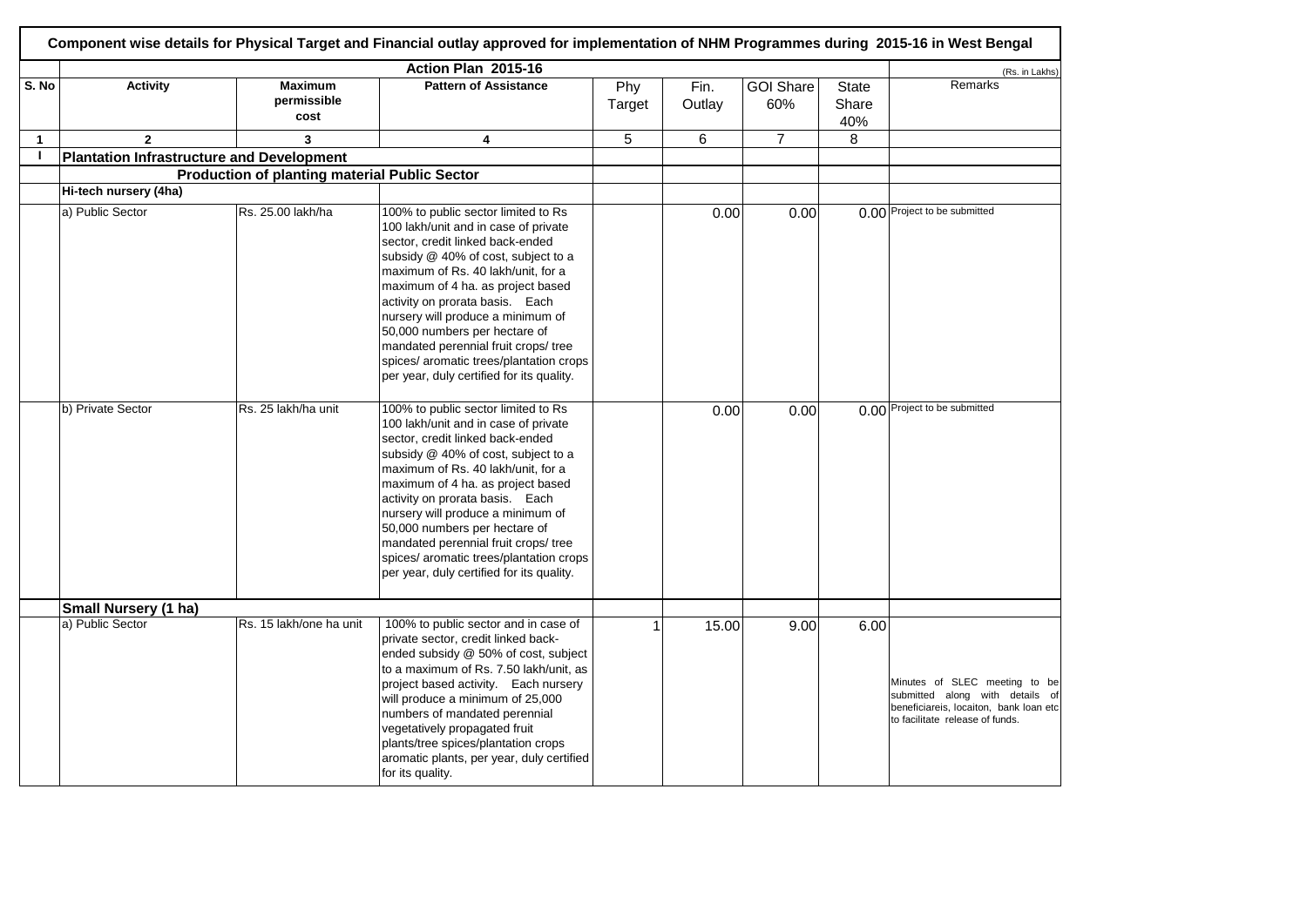| b) Private Sector                                                  | Rs. 15 lakh/one ha unit                   | 100% to public sector and in case of                                                       | 14 | 105.00 | 63.00 | 42.00 | do                            |  |
|--------------------------------------------------------------------|-------------------------------------------|--------------------------------------------------------------------------------------------|----|--------|-------|-------|-------------------------------|--|
|                                                                    |                                           | private sector, credit linked back-                                                        |    |        |       |       |                               |  |
|                                                                    |                                           | ended subsidy of cost, subject to a                                                        |    |        |       |       |                               |  |
|                                                                    |                                           | maximum of Rs. 7.50 lakh/unit, as                                                          |    |        |       |       |                               |  |
|                                                                    |                                           | project based activity. Each nursery                                                       |    |        |       |       |                               |  |
|                                                                    |                                           | will produce a minimum of 25,000                                                           |    |        |       |       |                               |  |
|                                                                    |                                           | numbers of mandated perennial                                                              |    |        |       |       |                               |  |
|                                                                    |                                           | vegetatively propagated fruit                                                              |    |        |       |       |                               |  |
|                                                                    |                                           | plants/tree spices/plantation crops per                                                    |    |        |       |       |                               |  |
|                                                                    |                                           | year, aromatic plants, duly certified for                                                  |    |        |       |       |                               |  |
|                                                                    |                                           | its quality.                                                                               |    |        |       |       |                               |  |
| Upgrading nursery Infrastructure to meet acceditation norms        |                                           |                                                                                            |    |        |       |       |                               |  |
| a) Public Sector                                                   | Rs.<br>to<br>Up                           | 10.00 100% of Public Sector                                                                |    | 0.00   | 0.00  | 0.00  |                               |  |
|                                                                    | lakh/nursery of 4 ha, on                  |                                                                                            |    |        |       |       |                               |  |
|                                                                    | prorata basis                             |                                                                                            |    |        |       |       |                               |  |
| b) Private sector                                                  | Up<br>to<br>Rs.                           | 10.00 50% of cost to Private sector subject                                                |    | 0.00   | 0.00  | 0.00  |                               |  |
|                                                                    |                                           | lakh/nursery of 4 ha, on to a maximum of Rs. 5.00                                          |    |        |       |       |                               |  |
| <b>Strengthening of existing Tissue Culture (TC) units</b>         | prorata basis                             | lakh/nursery.                                                                              |    |        |       |       |                               |  |
| a) Public Sector                                                   | Rs. 20.00 lakh                            | 100% of cost to public sector                                                              |    |        |       |       |                               |  |
|                                                                    |                                           |                                                                                            |    | 0.00   | 0.00  | 0.00  |                               |  |
| b) Private sector                                                  | Rs. 20.00 lakh                            | 50% of cost to private sector                                                              |    | 0.00   | 0.00  | 0.00  |                               |  |
| Setting up of new TC Units.                                        |                                           |                                                                                            |    |        |       |       |                               |  |
| a) Public Sector                                                   | Rs. 250.00 lakh                           | 100% of cost to public sector                                                              |    | 0.00   | 0.00  |       | 0.00 Project to be submitted  |  |
| b) Private sector                                                  | Rs. 250.00 lakh                           | 40% of cost to private sector                                                              |    | 100.00 | 60.00 |       | 40.00 Project to be submitted |  |
|                                                                    |                                           |                                                                                            |    |        |       |       |                               |  |
| Seed production for vegetables and spices<br>Open pollinated crops |                                           |                                                                                            |    |        |       |       |                               |  |
| a) Public Sector                                                   | Rs. 35,000/ha                             | 100% of cost, limited to 5 ha.                                                             |    |        |       |       |                               |  |
|                                                                    |                                           | Output<br>target of seed for each crop will be                                             |    | 0.00   | 0.00  | 0.00  |                               |  |
|                                                                    |                                           | fixed by the individual state.                                                             |    |        |       |       |                               |  |
|                                                                    |                                           |                                                                                            |    |        |       |       |                               |  |
| b) Private sector                                                  | Rs. 35,000/ha                             | 35% in general areas and 50% in NE                                                         |    | 0.00   | 0.00  | 0.00  |                               |  |
|                                                                    |                                           | & Himalayan States, Tribal Sub Plans                                                       |    |        |       |       |                               |  |
|                                                                    |                                           | (TSP) areas, Andaman & Nicobar &                                                           |    |        |       |       |                               |  |
|                                                                    |                                           | Lakshadweep Islands, limited to 5 ha.                                                      |    |        |       |       |                               |  |
|                                                                    |                                           | Output target of seed for each crop will                                                   |    |        |       |       |                               |  |
|                                                                    |                                           | be fixed by the individual state.                                                          |    |        |       |       |                               |  |
| <b>Hybrid seeds</b>                                                |                                           |                                                                                            |    |        |       |       |                               |  |
| a) Public Sector                                                   | Rs. 1.50 lakh/ha                          | 100% of cost, limited to 5 ha.<br>Output                                                   |    | 0.00   | 0.00  | 0.00  |                               |  |
|                                                                    |                                           | target of seed for each crop will be                                                       |    |        |       |       |                               |  |
|                                                                    |                                           | fixed by the individual state.                                                             |    |        |       |       |                               |  |
| b) Private sector                                                  | Rs. 1.50 lakh/ha                          | 35% in general areas and 50% in NE                                                         |    | 0.00   | 0.00  | 0.00  |                               |  |
|                                                                    |                                           | & Himalayan States, Tribal Sub Plans                                                       |    |        |       |       |                               |  |
|                                                                    |                                           | (TSP) areas, Andaman & Nicobar &                                                           |    |        |       |       |                               |  |
|                                                                    |                                           | Lakshadweep Islands, limited to 5 ha.                                                      |    |        |       |       |                               |  |
|                                                                    |                                           | Output target of seed for each crop will                                                   |    |        |       |       |                               |  |
|                                                                    |                                           | be fixed by the individual state.                                                          |    |        |       |       |                               |  |
|                                                                    |                                           |                                                                                            |    |        |       |       |                               |  |
|                                                                    |                                           | Import of planting material for trial & demonstration purpose (By State Government, Grower |    |        |       |       |                               |  |
|                                                                    | Associations recognized by NHB/ MoA, PSU) |                                                                                            |    |        |       |       |                               |  |
| a) Public sector                                                   | Rs. 100.00 lakh                           | 100% of cost for State Govt. PSUs,                                                         |    | 0.00   | 0.00  | 0.00  | do                            |  |
|                                                                    |                                           | as project based                                                                           |    |        |       |       |                               |  |
| b) Private sector                                                  | Rs. 100.00 lakh                           | 50% to Grower Associations.                                                                |    | 0.00   | 0.00  | 0.00  | do                            |  |
| Seed infrastructure                                                |                                           |                                                                                            |    |        |       |       |                               |  |
|                                                                    |                                           |                                                                                            |    |        |       |       |                               |  |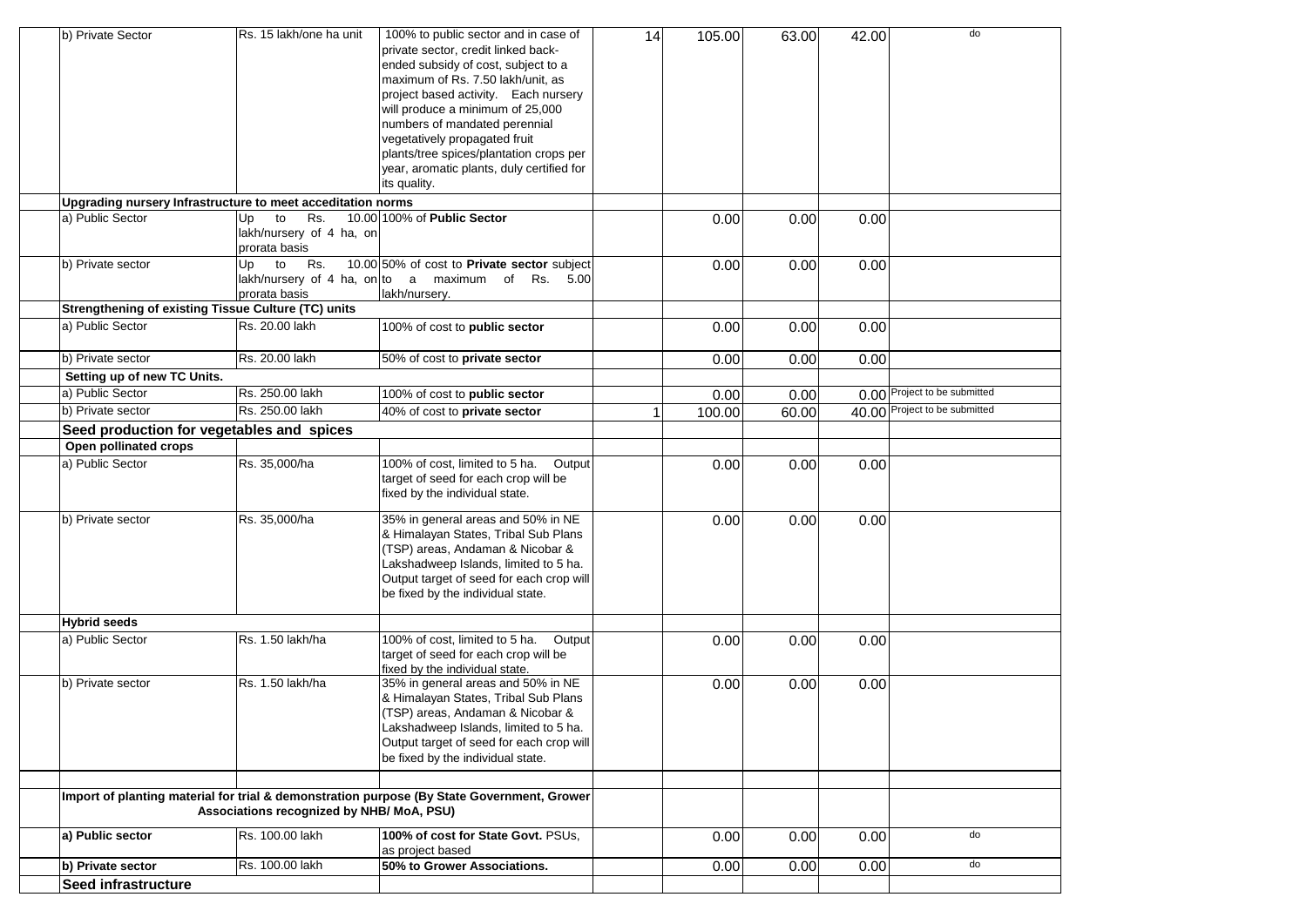|                | a) Public sector                                                   | Rs. 200.00 lakh                               | 100% of cost                                                                                                                                                                                                                                                                                                                   |                | 0.00   | 0.00   | 0.00  |  |
|----------------|--------------------------------------------------------------------|-----------------------------------------------|--------------------------------------------------------------------------------------------------------------------------------------------------------------------------------------------------------------------------------------------------------------------------------------------------------------------------------|----------------|--------|--------|-------|--|
|                | b) Private sector                                                  | Rs. 200.00 lakh                               | 50% of cost                                                                                                                                                                                                                                                                                                                    |                | 0.00   | 0.00   | 0.00  |  |
|                | Sub-total Planting material                                        |                                               |                                                                                                                                                                                                                                                                                                                                | 16.00          | 220.00 | 132.00 | 88.00 |  |
| $\overline{2}$ |                                                                    | Establishment of new gardens / Area Expansion |                                                                                                                                                                                                                                                                                                                                |                |        |        |       |  |
|                |                                                                    | maximum area of 4 ha per beneficiary)         | Fruit crops other than cost intensive crops using normal spacing (For a                                                                                                                                                                                                                                                        |                |        |        |       |  |
|                | <b>Fruits - Perennials</b>                                         |                                               |                                                                                                                                                                                                                                                                                                                                |                |        |        |       |  |
|                | (a) Cost intensive crops                                           |                                               |                                                                                                                                                                                                                                                                                                                                |                |        |        |       |  |
|                | iii) Banana (sucker)                                               |                                               |                                                                                                                                                                                                                                                                                                                                |                |        |        |       |  |
|                | Integrated package with Rs. 2.00 lakh/ha<br>a)<br>drip irrigation. |                                               | Maximum of Rs. 0.80 lakh/ha (40% of<br>the cost) for meeting expenditure on<br>planting material, drip irrigation and<br>cost of material for INM/IPM, in 2<br>installments (75:25).                                                                                                                                           |                | 0.00   | 0.00   | 0.00  |  |
|                | b) Without integration (2m x<br>2m)                                | Rs.87,500/ha                                  | Maximum of Rs. 0.35 lakh/ha (40% of<br>cost) for meeting the expenditure on<br>planting material and cost of INM/IPM<br>in 2 installments (75:25). For (a) and<br>(b) above, in the case of TSP areas,<br>Andaman<br>Nicobar<br>&<br>and<br>Lakshadweep Islands, assistance will<br>be @ 50% of cost in 2 installments.        | 200            | 39.00  | 23.40  | 15.60 |  |
|                | sub total Area expansion                                           |                                               |                                                                                                                                                                                                                                                                                                                                | 200            | 39.00  | 23.40  | 15.60 |  |
|                | Maintenance without Integration                                    |                                               |                                                                                                                                                                                                                                                                                                                                |                |        |        |       |  |
|                | 1st Year                                                           |                                               |                                                                                                                                                                                                                                                                                                                                | 240            | 15.60  | 9.36   | 6.24  |  |
|                | Maintenance with Integration                                       |                                               |                                                                                                                                                                                                                                                                                                                                |                |        | 0.00   | 0.00  |  |
|                | 1st Year                                                           |                                               |                                                                                                                                                                                                                                                                                                                                |                | 0.00   | 0.00   | 0.00  |  |
|                | sub total maintenance                                              |                                               |                                                                                                                                                                                                                                                                                                                                | 240            | 15.60  | 9.36   | 6.24  |  |
|                | iv) Pineapple (sucker)                                             |                                               |                                                                                                                                                                                                                                                                                                                                |                |        |        |       |  |
|                | Integrated package with Rs. 3.00 lakh/ha<br>a)<br>drip irrigation. |                                               | Maximum of Rs. 1.20 lakh/ha (40% of<br>the cost) for meeting expenditure on<br>planting material, drip irrigation and<br>cost of material for INM/IPM, in 2<br>installments.                                                                                                                                                   |                | 0.00   | 0.00   | 0.00  |  |
|                | b) Without integration (.6m x<br>$.3m$ )                           | Rs.87,500/ha                                  | Maximum of Rs. 0.35 lakh/ha (40% of<br>cost) for meeting the expenditure on<br>planting material and cost of INM/IPM<br>in 2 installments (75:25).<br>For (a) and (b) above, in the case of<br>TSP areas, Andaman & Nicobar and<br>Lakshadweep Islands, assistance will<br>be $@$ 50% of cost in 2 installments<br>$(75:25)$ . | 130            | 61.62  | 36.97  | 24.65 |  |
|                | sub total Area expansion                                           |                                               |                                                                                                                                                                                                                                                                                                                                | 130            | 61.62  | 36.97  | 24.65 |  |
|                | Maintenance without Integration                                    |                                               |                                                                                                                                                                                                                                                                                                                                |                |        |        |       |  |
|                | 1st Year                                                           |                                               |                                                                                                                                                                                                                                                                                                                                | 135            | 21.33  | 12.80  | 8.53  |  |
|                | Maintenance with Integration                                       |                                               |                                                                                                                                                                                                                                                                                                                                |                |        | 0.00   | 0.00  |  |
|                | 1st Year                                                           |                                               |                                                                                                                                                                                                                                                                                                                                | 5 <sup>1</sup> | 1.29   | 0.77   | 0.52  |  |
|                | sub total maintenance                                              |                                               |                                                                                                                                                                                                                                                                                                                                | 140            | 22.62  | 13.57  | 9.05  |  |
|                | v) Banana (TC)                                                     |                                               |                                                                                                                                                                                                                                                                                                                                |                |        |        |       |  |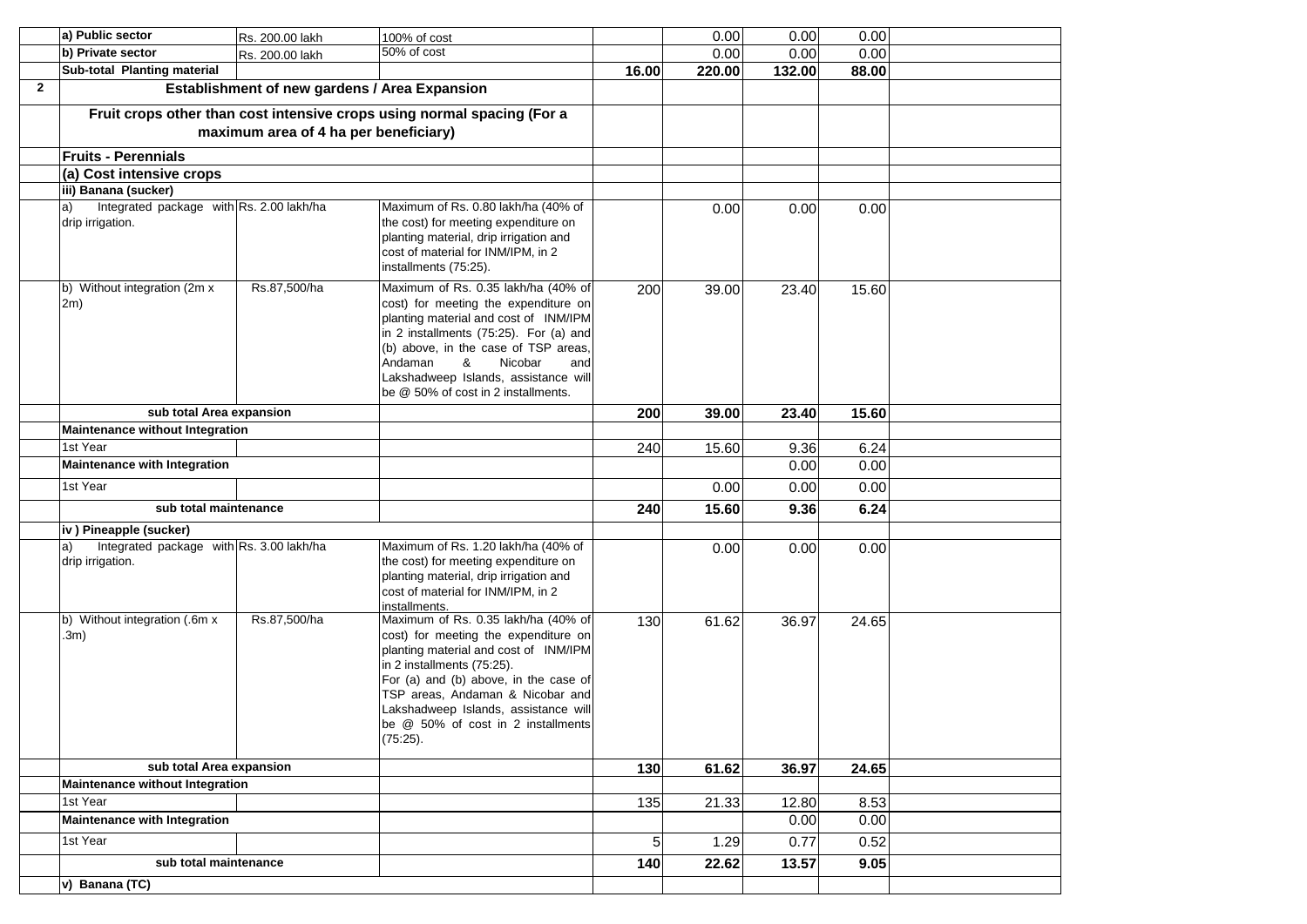| Integrated package with<br>a)<br>drip irrigation. (1.8m x 1.8m)                   | Rs. 3.00 lakh/ha  | Maximum of Rs. 1.20 lakh/ha (40 % of<br>cost) for meeting the expenditure on<br>planting material and cost of material<br>for drip system, INM/IPM etc., in 2<br>installments (75:25).                                                                                                                                                                             | 25  | 12.06  | 7.24  | 4.83  |  |
|-----------------------------------------------------------------------------------|-------------------|--------------------------------------------------------------------------------------------------------------------------------------------------------------------------------------------------------------------------------------------------------------------------------------------------------------------------------------------------------------------|-----|--------|-------|-------|--|
| b) Without integration (1.8m x Rs. 1.25 lakh/ha.<br>$1.8m$ )                      |                   | Max. of Rs. 0.50 lakh per ha, (40% of<br>cost) for meeting the expenditure on<br>planting material and cost of INM/IPM<br>in 2 installments (75:25).<br>For (a) and (b) above, in the case of<br>TSP areas, Andaman & Nicobar and<br>Lakshadweep Islands, assistance will<br>be @ 50% of cost in 2 installments<br>$(75:25)$ .                                     | 500 | 153.69 | 92.22 | 61.48 |  |
| sub total Area expansion                                                          |                   |                                                                                                                                                                                                                                                                                                                                                                    | 525 | 165.76 | 99.45 | 66.30 |  |
| <b>Maintenance without Integration</b>                                            |                   |                                                                                                                                                                                                                                                                                                                                                                    |     |        |       |       |  |
| 1st Year                                                                          |                   |                                                                                                                                                                                                                                                                                                                                                                    | 550 | 56.35  | 33.81 | 22.54 |  |
| <b>Maintenance with Integration</b>                                               |                   |                                                                                                                                                                                                                                                                                                                                                                    |     |        |       |       |  |
| 1st Year                                                                          |                   |                                                                                                                                                                                                                                                                                                                                                                    | 40  | 6.43   | 3.86  | 2.57  |  |
| sub total maintenance                                                             |                   |                                                                                                                                                                                                                                                                                                                                                                    | 590 | 62.79  | 37.67 | 25.12 |  |
| vii) Papaya                                                                       |                   |                                                                                                                                                                                                                                                                                                                                                                    |     |        |       |       |  |
| a) Integrated package with<br>drip irrigation.                                    | Rs. 2.00 lakh/ha. | Maximum of Rs. 0.80 lakh/ha (40% of<br>the cost) for meeting expenditure on<br>planting material, drip irrigation and<br>cost of material for INM/IPM, in 2<br>installments (75:25).                                                                                                                                                                               |     | 0.00   | 0.00  | 0.00  |  |
| b) Without integration (1.8m x<br>$1.8m$ )                                        | Rs. 60,000/ha     | Maximum of Rs. 0.30 lakh/ha (50 % of<br>cost) for meeting the expenditure on<br>planting material and cost of INM/IPM<br>in 2 installments (75:25).<br>For (a) and (b) above, in the case of<br>NE and Himalayan States, TSP areas,<br>&<br>Nicobar<br>Andaman<br>and<br>Lakshadweep Islands, assistance will<br>be @ 50% of cost in 2 installments<br>$(75:25)$ . | 130 | 30.06  | 18.03 | 12.02 |  |
| sub total Area expansion                                                          |                   |                                                                                                                                                                                                                                                                                                                                                                    | 130 | 30.06  | 18.03 | 12.02 |  |
| Maintenance without Integration                                                   |                   |                                                                                                                                                                                                                                                                                                                                                                    |     |        |       |       |  |
| 1st Year                                                                          |                   |                                                                                                                                                                                                                                                                                                                                                                    | 75  | 5.78   | 3.47  | 2.31  |  |
| <b>Maintenance with Integration</b>                                               |                   |                                                                                                                                                                                                                                                                                                                                                                    |     |        |       |       |  |
| 1st Year                                                                          |                   |                                                                                                                                                                                                                                                                                                                                                                    | 33  | 3.96   | 2.38  | 1.58  |  |
| sub total maintenance                                                             |                   |                                                                                                                                                                                                                                                                                                                                                                    | 108 | 9.74   | 5.85  | 3.90  |  |
| ix) High density planting (mango, guava, litchi, pomegranate, apple, citrus etc). |                   |                                                                                                                                                                                                                                                                                                                                                                    |     |        |       |       |  |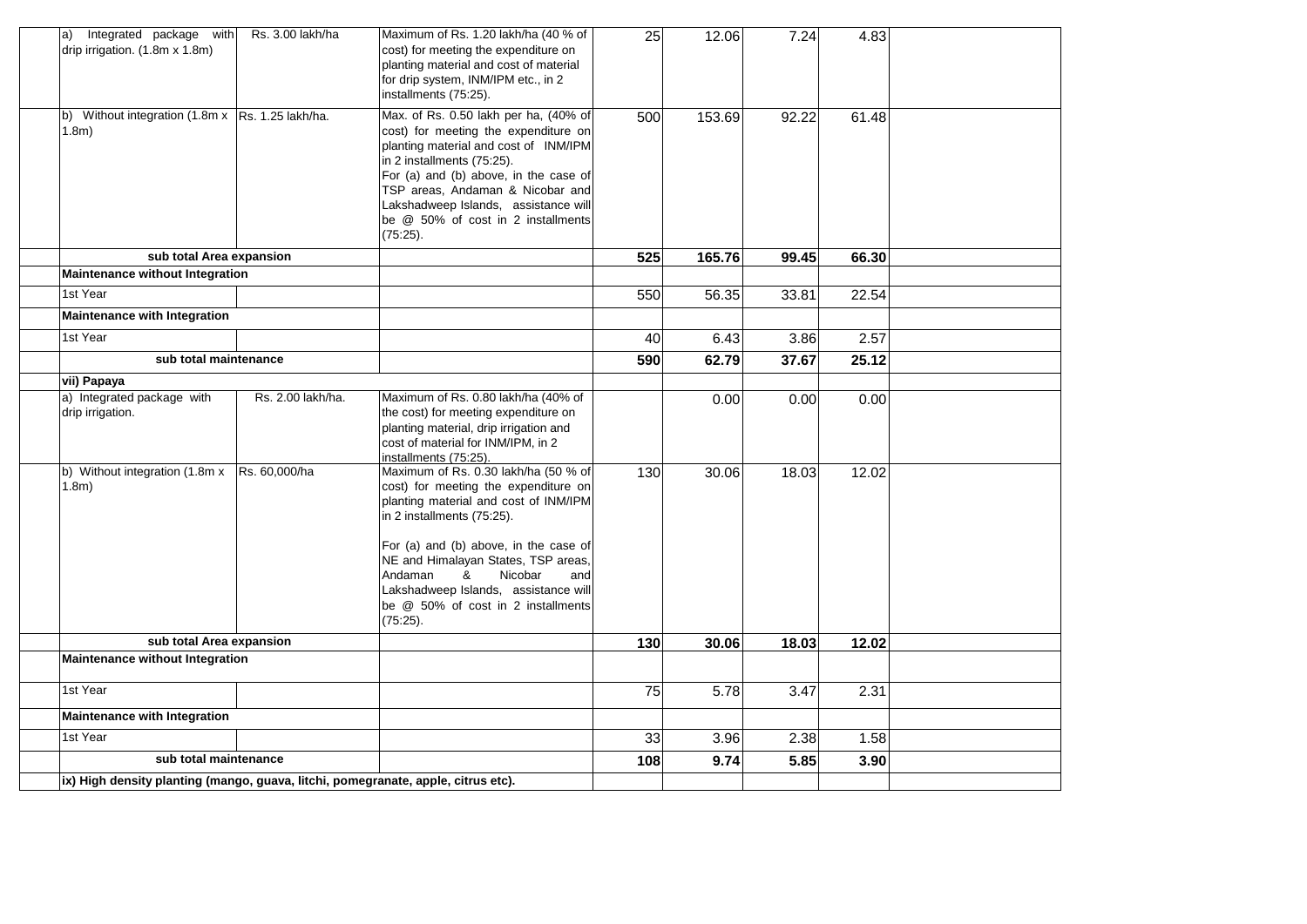| a) Integrated package with drip<br>irrigation (Mango) (5m x 5m)        | Rs. 1.50 lakh /ha         | Maximum of Rs. 0.60 lakh per ha.<br>(40% of cost) for meeting the<br>expenditure on planting material, cost<br>of drip system, INM/IPM, canopy<br>management etc., in 3 installments of<br>60:20:20 subject to survival rate of<br>75% in 2nd year and 90% in 3 <sup>rd</sup> year).                                                                                                                    | 130 | 23.37  | 14.02 | 9.35  |  |
|------------------------------------------------------------------------|---------------------------|---------------------------------------------------------------------------------------------------------------------------------------------------------------------------------------------------------------------------------------------------------------------------------------------------------------------------------------------------------------------------------------------------------|-----|--------|-------|-------|--|
| b) Without Integration. Mango Rs. 1.00 lakh/ha.<br>$(5m \times 5m)$    |                           | Maximum of Rs. 0.40 lakh/ha (40% of<br>the cost) for meeting the expenditure<br>on planting material and cost of<br>INM/IPM in 3 installments (60:20:20).<br>For (a) and (b) above, in the case of<br>TSP areas, Andaman & Nicobar and<br>Lakshadweep Islands, assistance will<br>be @ 50% of cost in 3 installments of<br>60:20:20 subject to survival rate of<br>75% in 2nd year and 90% in 3rd year) | 450 | 55.35  | 33.21 | 22.14 |  |
| b) Without Integration. Citrus Rs. 1.00 lakh/ha.<br>$(4m \times 4.5m)$ |                           | Maximum of Rs. 0.40 lakh/ha (40% of<br>the cost) for meeting the expenditure<br>on planting material and cost of<br>INM/IPM in 3 installments (60:20:20).<br>For (a) and (b) above, in the case of<br>TSP areas, Andaman & Nicobar and<br>Lakshadweep Islands, assistance will<br>be @ 50% of cost in 3 installments of<br>60:20:20 subject to survival rate of<br>75% in 2nd year and 90% in 3rd year) | 175 | 28.86  | 17.32 | 11.55 |  |
| sub total Area expansion                                               |                           |                                                                                                                                                                                                                                                                                                                                                                                                         | 755 | 107.58 | 64.55 | 43.03 |  |
| Maintenance without Integration                                        |                           |                                                                                                                                                                                                                                                                                                                                                                                                         |     |        |       |       |  |
| 1st Year                                                               |                           |                                                                                                                                                                                                                                                                                                                                                                                                         | 568 | 18.63  | 11.18 | 7.45  |  |
| 2nd Year                                                               |                           |                                                                                                                                                                                                                                                                                                                                                                                                         |     | 0.00   | 0.00  | 0.00  |  |
| sub total maintenance                                                  |                           |                                                                                                                                                                                                                                                                                                                                                                                                         | 568 | 18.63  | 11.18 | 7.45  |  |
| (b) Fruit crops other than cost intensive crops using normal spacing   |                           |                                                                                                                                                                                                                                                                                                                                                                                                         |     |        |       |       |  |
| a) Integrated package with drip Rs. 1.00 lakh/ha<br>irrigation (Mango) |                           | Maximum of Rs. 0.40 lakh/ ha. (40% of<br>cost) for meeting the expenditure on<br>planting material, cost of drip system,<br>INM/IPM, canopy management etc in 3<br>installments of 60:20:20 subject to<br>survival rate of 75% in 2nd year & 90%<br>in 3rd year for perennial crops and for<br>non perennial crops in 2 installments<br>of 75:25.                                                       |     | 0.00   | 0.00  | 0.00  |  |
| Without<br>b)<br>(Mango)(10m x 10m)                                    | Integration Rs. 60,000/ha | Maximum of Rs. 0.30 lakh/ha (50 % of<br>cost) for meeting the expenditure on<br>planting material and cost of INM/IPM<br>in 3 installments of 60:20:20.                                                                                                                                                                                                                                                 | 400 | 30.60  | 18.36 | 12.24 |  |
| Guava (6m x 6m)                                                        |                           |                                                                                                                                                                                                                                                                                                                                                                                                         | 250 | 28.76  | 17.25 | 11.50 |  |
| Litchi (10m x 10m)                                                     |                           |                                                                                                                                                                                                                                                                                                                                                                                                         | 150 | 12.60  | 7.56  | 5.04  |  |
| Citrus (sweet orange) (6m x<br>6m)                                     |                           |                                                                                                                                                                                                                                                                                                                                                                                                         | 50  | 6.00   | 3.60  | 2.40  |  |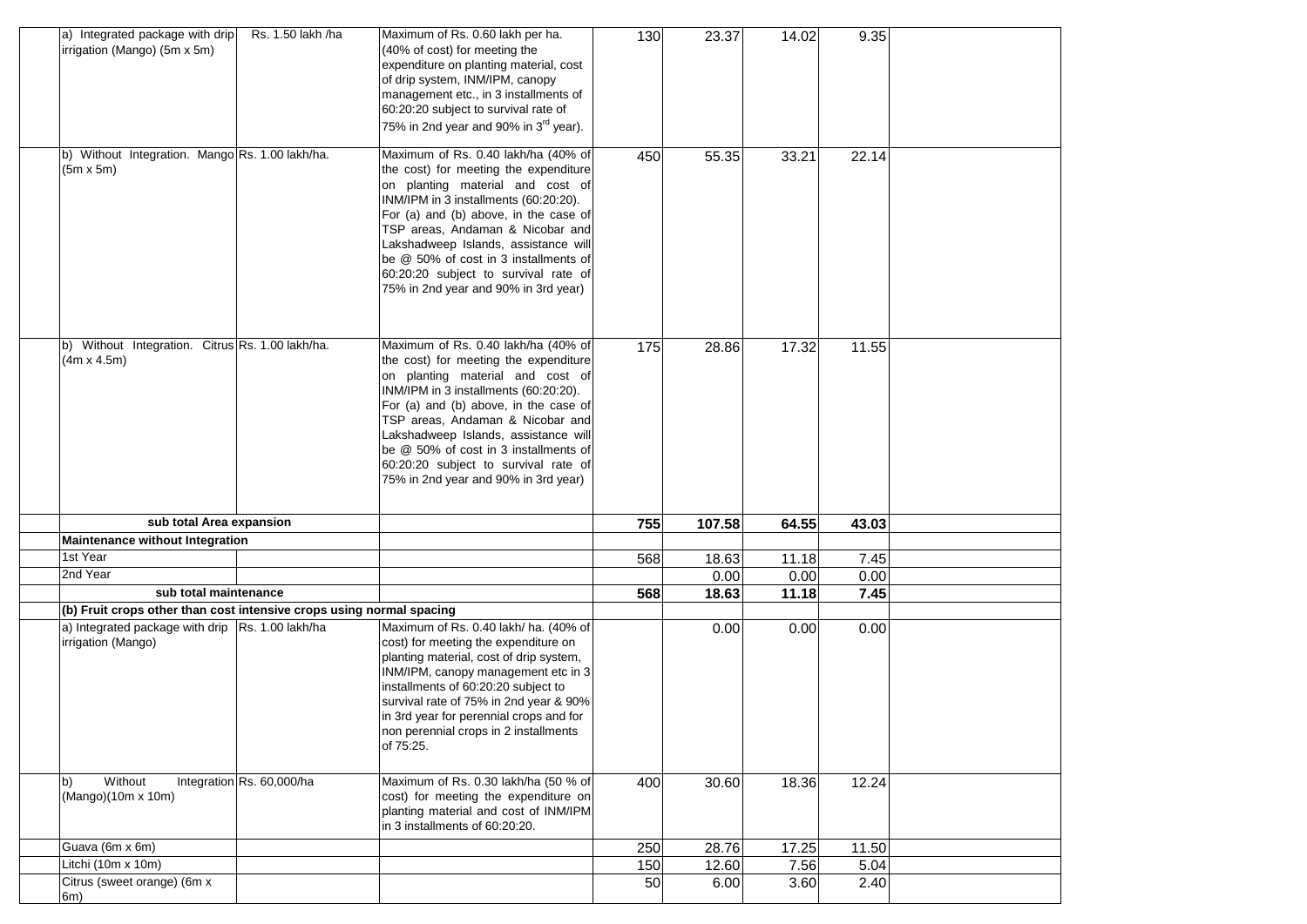|                | Citrus (Mandarin orange) (6m x                                |                                                      |                                                                                                                                                                                         |          | 0.00   | 0.00  | 0.00  |  |
|----------------|---------------------------------------------------------------|------------------------------------------------------|-----------------------------------------------------------------------------------------------------------------------------------------------------------------------------------------|----------|--------|-------|-------|--|
|                | 6m)<br>sub total Area expansion                               |                                                      |                                                                                                                                                                                         | 850      | 77.96  | 46.77 | 31.18 |  |
|                | Maintenance without Integration                               |                                                      |                                                                                                                                                                                         |          |        |       |       |  |
|                | 1st Year                                                      |                                                      |                                                                                                                                                                                         |          |        |       |       |  |
|                | (Mango)                                                       |                                                      |                                                                                                                                                                                         | 330      | 6.73   | 4.04  | 2.69  |  |
|                | Litchi                                                        |                                                      |                                                                                                                                                                                         | 130      | 3.640  | 2.18  | 1.46  |  |
|                | Guava                                                         |                                                      |                                                                                                                                                                                         | 215      | 8.24   | 4.95  | 3.30  |  |
|                | Citrus (Lime lemon)                                           |                                                      |                                                                                                                                                                                         | 50       | 3.56   | 2.13  | 1.42  |  |
|                | Citrus (sweet orange)                                         |                                                      |                                                                                                                                                                                         | 250      | 8.00   | 4.80  | 3.20  |  |
|                | Citrus (Mandarin orange)                                      |                                                      |                                                                                                                                                                                         | 62.5     | 2.00   | 1.20  | 0.80  |  |
|                | 2st Year (Mango)                                              |                                                      |                                                                                                                                                                                         |          |        | 0.00  | 0.00  |  |
|                | (Mango)                                                       |                                                      |                                                                                                                                                                                         | 400      | 13.200 | 7.92  | 5.28  |  |
|                | Litchi                                                        |                                                      |                                                                                                                                                                                         | 150      | 5.29   | 3.17  | 2.12  |  |
|                | Guava                                                         |                                                      |                                                                                                                                                                                         | 250      | 8.23   | 4.94  | 3.29  |  |
|                | Citrus (Mandarin orange)                                      |                                                      |                                                                                                                                                                                         | 200      | 10.00  | 6.00  | 4.00  |  |
|                | sub total maintenance                                         |                                                      |                                                                                                                                                                                         | 2037.50  | 68.89  | 41.34 | 27.56 |  |
|                |                                                               | Vegetable (For maximum area of 2 ha per beneficiary) |                                                                                                                                                                                         |          |        |       |       |  |
|                | <b>Hybrid</b>                                                 | Rs.50,000/ha                                         | 40% of cost in general areas                                                                                                                                                            |          | 0.00   | 0.00  | 0.00  |  |
|                | Sub-total                                                     |                                                      |                                                                                                                                                                                         | $\bf{0}$ | 0.00   | 0.00  | 0.00  |  |
| 3              | <b>Flowers</b>                                                | (For a maximum of 2 ha per beneficiary)              |                                                                                                                                                                                         |          |        |       |       |  |
|                | <b>Cut flowers</b>                                            |                                                      |                                                                                                                                                                                         |          |        |       |       |  |
|                | Small & Marginal Farmers                                      | Rs. 1.00 lakh/ha                                     | 40% of cost                                                                                                                                                                             | 80.0     | 32.00  | 19.20 | 12.80 |  |
|                | Other farmers                                                 | do                                                   | 25% of the cost                                                                                                                                                                         |          | 0.00   | 0.00  | 0.00  |  |
|                | <b>Bulbulous flowers</b>                                      |                                                      |                                                                                                                                                                                         |          |        |       |       |  |
|                | Small & Marginal Farmers                                      | Rs. 1.50 lakh/ha                                     | 40 % of the cost                                                                                                                                                                        | 150.0    | 90.00  | 54.00 | 36.00 |  |
|                | Other farmers                                                 | do                                                   | 25% of cost                                                                                                                                                                             |          | 0.00   | 0.00  | 0.00  |  |
|                | <b>Loose Flowers</b>                                          |                                                      |                                                                                                                                                                                         |          |        |       |       |  |
|                | Small & Marginal Farmers                                      | Rs. 40,000/ha                                        | 40% of cost                                                                                                                                                                             | 200.0    | 32.00  | 19.20 | 12.80 |  |
|                | Other farmers                                                 | do                                                   | 25% of cost                                                                                                                                                                             |          | 0.00   | 0.00  | 0.00  |  |
|                | <b>Sub-total flowers</b>                                      |                                                      |                                                                                                                                                                                         | 430.0    | 154.00 | 92.40 | 61.60 |  |
| $\overline{4}$ | Spices (For a maximum area of 4 ha per beneficiary)           |                                                      |                                                                                                                                                                                         |          |        |       |       |  |
|                |                                                               |                                                      |                                                                                                                                                                                         |          |        |       |       |  |
|                | Seed spice and Rhizomatic<br>spices                           | Rs.30,000/ha                                         | Maximum of Rs. 12,000/- per ha. (40%<br>of cost) for meeting the expenditure on<br>planting material and cost of material<br>for INM/IPM etc).                                          | 540      | 64.80  | 38.88 | 25.92 |  |
|                | <b>Perennial spices</b><br>(black pepper)                     | Rs. 50,000/ha                                        | Maximum of Rs. 20,000/- per ha<br>(@40% of cost) for meeting the<br>expenditure on planting material and<br>cost of material for INM/IPM etc.<br>For (i) and (ii) above, in the case of | 135      | 27.00  | 16.20 | 10.80 |  |
|                |                                                               |                                                      | TSP areas, Andaman and<br>Lakshadweep Islands, assistance will<br>be @ 50% of cost.                                                                                                     |          |        |       |       |  |
|                | <b>Sub-total spices</b>                                       |                                                      |                                                                                                                                                                                         | 675      | 91.80  | 55.08 | 36.72 |  |
|                | Plantation crops (For a maximum area of 4 ha per beneficiary) |                                                      |                                                                                                                                                                                         |          |        |       |       |  |
|                | <b>Cashew</b>                                                 |                                                      |                                                                                                                                                                                         |          |        |       |       |  |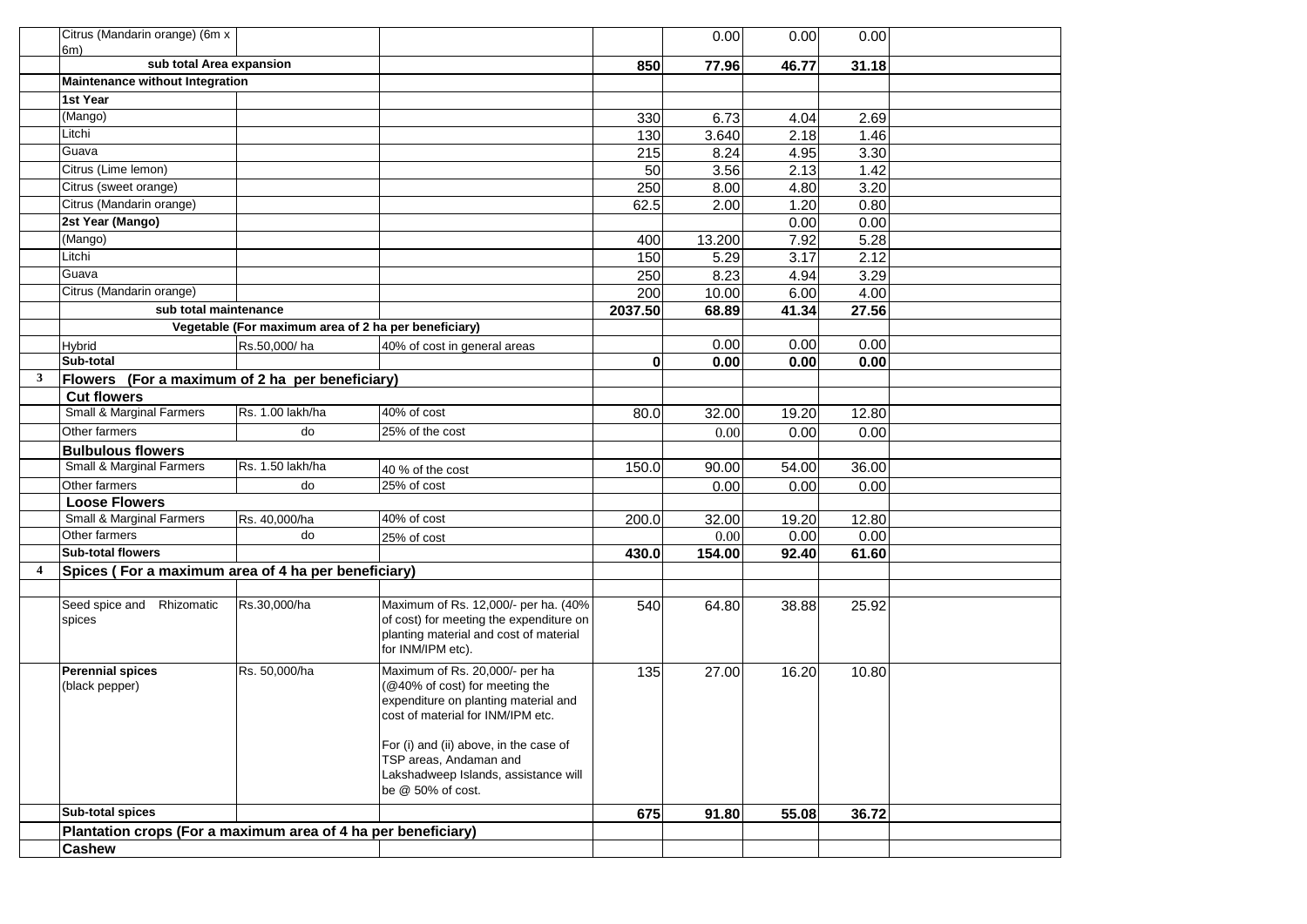|   | a) Integrated package with Rs. 1.00 lakh/ha                                                                                                            |               | Rs. 0.40 lakh per ha (40% of cost) for                                         |                    | 0.00            | 0.00             | 0.00            |                                           |
|---|--------------------------------------------------------------------------------------------------------------------------------------------------------|---------------|--------------------------------------------------------------------------------|--------------------|-----------------|------------------|-----------------|-------------------------------------------|
|   | drip irrigation                                                                                                                                        |               | meeting the expenditure on planting                                            |                    |                 |                  |                 |                                           |
|   |                                                                                                                                                        |               | material and cost of material for drip                                         |                    |                 |                  |                 |                                           |
|   |                                                                                                                                                        |               | system, INM/IPM etc) in 3 installments                                         |                    |                 |                  |                 |                                           |
|   |                                                                                                                                                        |               | of 60:20:20 subject to survival rate of                                        |                    |                 |                  |                 |                                           |
|   |                                                                                                                                                        |               | 50% in second year and 90% in third                                            |                    |                 |                  |                 |                                           |
|   |                                                                                                                                                        |               | year.                                                                          |                    |                 |                  |                 |                                           |
|   | b) Without integration                                                                                                                                 | Rs. 50,000/ha | Rs.0.20 lakh per ha (40 % of cost)<br>for meeting the expenditure on           | 200                | 24.00           | 14.40            | 9.60            |                                           |
|   |                                                                                                                                                        |               | planting material and cost of material                                         |                    |                 |                  |                 |                                           |
|   |                                                                                                                                                        |               | for INM/IPM in 3 installments of                                               |                    |                 |                  |                 |                                           |
|   |                                                                                                                                                        |               | 60:20:20 subject to survival rate of                                           |                    |                 |                  |                 |                                           |
|   |                                                                                                                                                        |               | 75% in second year and 90% in third                                            |                    |                 |                  |                 |                                           |
|   |                                                                                                                                                        |               | year for a maximum area of 4 ha per                                            |                    |                 |                  |                 |                                           |
|   |                                                                                                                                                        |               | beneficiary.<br>For                                                            |                    |                 |                  |                 |                                           |
|   |                                                                                                                                                        |               | (a) and (b) above, in the case of TSP                                          |                    |                 |                  |                 |                                           |
|   |                                                                                                                                                        |               | areas, Andaman & Nicobar and                                                   |                    |                 |                  |                 |                                           |
|   |                                                                                                                                                        |               | Lakshadweep Islands assistance will                                            |                    |                 |                  |                 |                                           |
|   |                                                                                                                                                        |               | be @ 50% of cost in 3 installments.                                            |                    |                 |                  |                 |                                           |
|   | Cocoa                                                                                                                                                  |               |                                                                                |                    |                 |                  |                 |                                           |
|   | a) Integrated package with drip Rs. 1.00 lakh/ha                                                                                                       |               | Rs. 0.40 lakh per ha (40% of cost) for                                         |                    | 0.00            | 0.00             | 0.00            |                                           |
|   | irrigation                                                                                                                                             |               | meeting the expenditure on planting                                            |                    |                 |                  |                 |                                           |
|   |                                                                                                                                                        |               | material and cost of material for drip                                         |                    |                 |                  |                 |                                           |
|   |                                                                                                                                                        |               | system, INM/IPM etc) in 3 installments                                         |                    |                 |                  |                 |                                           |
|   |                                                                                                                                                        |               | of 60:20:20 subject to survival rate of<br>50% in second year and 90% in third |                    |                 |                  |                 |                                           |
|   |                                                                                                                                                        |               | year.                                                                          |                    |                 |                  |                 |                                           |
|   | b) Without integration                                                                                                                                 | Rs. 50,000/ha | Rs.0.20 lakh per ha (40 % of cost)                                             |                    | 0.00            | 0.00             | 0.00            |                                           |
|   |                                                                                                                                                        |               | for meeting the expenditure on                                                 |                    |                 |                  |                 |                                           |
|   |                                                                                                                                                        |               | planting material and cost of material                                         |                    |                 |                  |                 |                                           |
|   |                                                                                                                                                        |               | for INM/IPM in 3 installments of                                               |                    |                 |                  |                 |                                           |
|   |                                                                                                                                                        |               | 60:20:20 subject to survival rate of<br>75% in second year and 90% in third    |                    |                 |                  |                 |                                           |
|   |                                                                                                                                                        |               | year for a maximum area of 4 ha per                                            |                    |                 |                  |                 |                                           |
|   |                                                                                                                                                        |               | beneficiary.<br>For                                                            |                    |                 |                  |                 |                                           |
|   |                                                                                                                                                        |               | (a) and (b) above, in the case of NE                                           |                    |                 |                  |                 |                                           |
|   |                                                                                                                                                        |               | and Himalayan States, TSP areas,                                               |                    |                 |                  |                 |                                           |
|   |                                                                                                                                                        |               | Andaman & Nicobar and                                                          |                    |                 |                  |                 |                                           |
|   |                                                                                                                                                        |               | Lakshadweep Islands assistance will                                            |                    |                 |                  |                 |                                           |
|   |                                                                                                                                                        |               | be @ 50% of cost in 3 installments.                                            |                    |                 |                  |                 |                                           |
|   | Sub-total                                                                                                                                              |               |                                                                                | 200                | 24.00<br>751.77 | 14.40            | 9.60            |                                           |
|   | <b>Grand Total Area Expansion</b><br><b>Grand Total Maintenance</b>                                                                                    |               |                                                                                | 3895.00<br>3683.50 | 198.27          | 451.06<br>118.96 | 300.71<br>79.31 |                                           |
| 5 | Rejuvenation/replacement of                                                                                                                            | Rs. 40,000/ha | 50% of the total cost subject to a                                             | 460                | 92.00           | 55.20            |                 | 36.80 To be implemented as per guidelines |
|   | senile plantation including                                                                                                                            |               | maximum of Rs. 20,000/ha limited to                                            |                    |                 |                  |                 | circulated                                |
|   | Canopy management. Mango                                                                                                                               |               | two ha per beneficiary.                                                        |                    |                 |                  |                 |                                           |
|   | Sub-total                                                                                                                                              |               |                                                                                | 460                | 92.00           | 55.20            | 36.80           |                                           |
|   | <b>Creation of Water resources</b>                                                                                                                     |               |                                                                                |                    |                 |                  |                 |                                           |
|   | <b>Community tanks</b>                                                                                                                                 |               |                                                                                |                    |                 |                  |                 |                                           |
|   | i) Community tanks/on farm ponds/on farm water reservoirs with use of<br>plastic/RCC lining - (10 ha. of command area, with pond size of 100m x 100m x |               |                                                                                |                    |                 |                  |                 |                                           |
|   |                                                                                                                                                        |               |                                                                                |                    |                 |                  |                 |                                           |
|   | Community tanks/on farm ponds/on farm water reservoirs with use of                                                                                     |               |                                                                                |                    |                 |                  |                 |                                           |
|   | plastic/RCC lining                                                                                                                                     |               |                                                                                |                    |                 |                  |                 |                                           |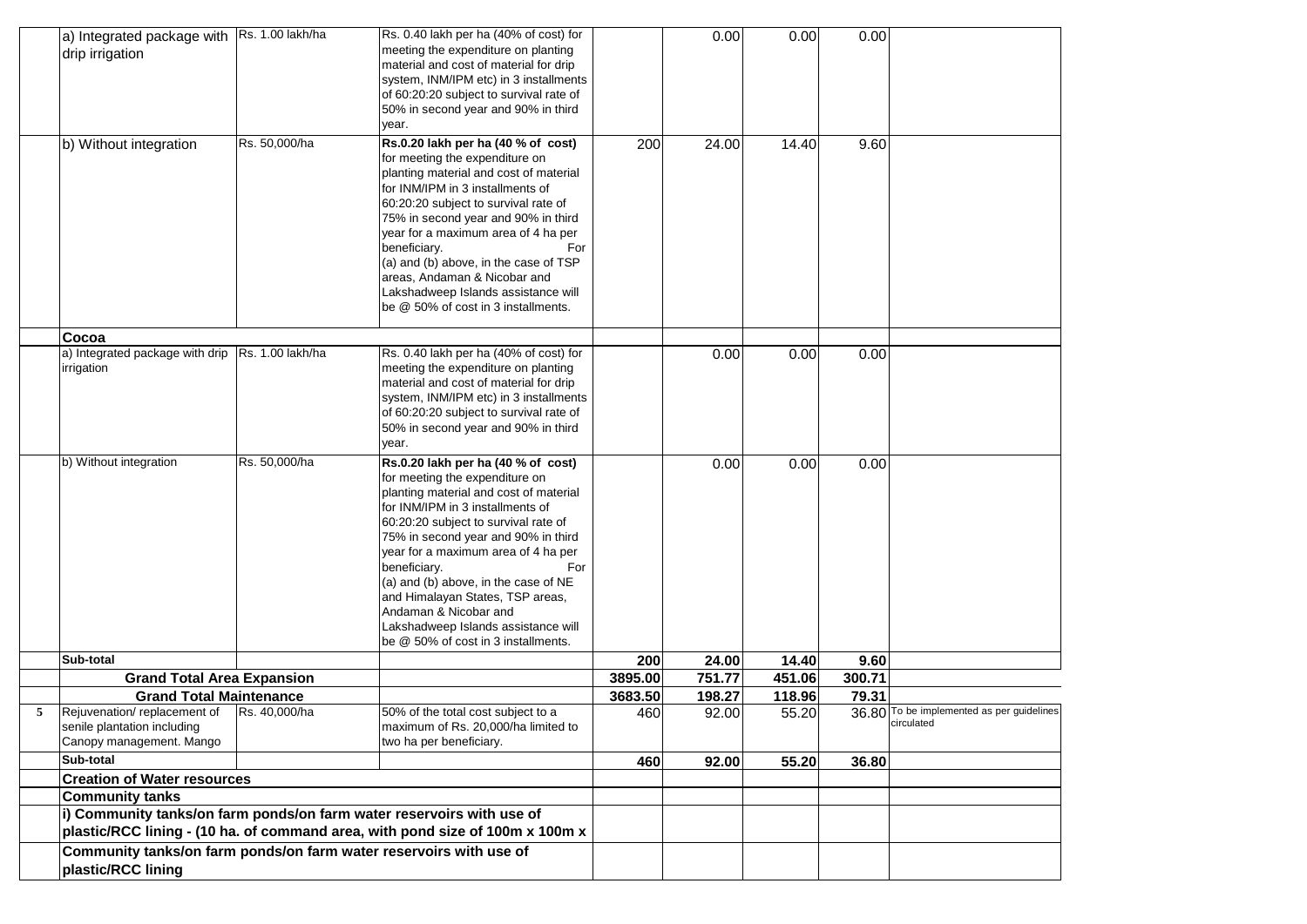|   | Plain areas                                                                                                  | Rs. 20.00 lakh in plain<br>areas | 100% of cost for 10 ha command                                                                   | 10    | 200.0  | 120.00 | 80.00  |  |
|---|--------------------------------------------------------------------------------------------------------------|----------------------------------|--------------------------------------------------------------------------------------------------|-------|--------|--------|--------|--|
|   | Hilly areas.                                                                                                 | areas.                           | Rs. 25 lakh/ unit for Hilly 100% of cost for 10 ha command                                       |       | 0.00   | 0.00   | 0.00   |  |
|   | ii) Water harvesting system for individuals- for storage of water in                                         |                                  |                                                                                                  |       |        |        |        |  |
|   | 20mx20mx3m                                                                                                   |                                  |                                                                                                  |       |        |        |        |  |
|   | Plain areas                                                                                                  | areas and                        | Rs. 1.50 lakh/unit in plain 50% of cost. Maintenance to be<br>ensured by the beneficiary.        | 85    | 63.75  | 38.25  | 25.50  |  |
|   | Hilly areas.                                                                                                 | areas                            | Rs. 1.80 lakh/unit in hilly 50% of cost. Maintenance to be<br>ensured by the beneficiary.        |       | 0.00   | 0.00   | 0.00   |  |
|   | Sub-total                                                                                                    |                                  |                                                                                                  | 95    | 263.75 | 158.25 | 105.50 |  |
| 5 |                                                                                                              | <b>Protected cultivation</b>     |                                                                                                  |       |        |        |        |  |
|   | a) Green House structure                                                                                     |                                  |                                                                                                  |       |        |        |        |  |
|   |                                                                                                              |                                  |                                                                                                  |       |        |        |        |  |
|   | (b) Naturally ventilated system                                                                              |                                  |                                                                                                  |       |        |        |        |  |
|   | (i) Tubular structur                                                                                         | Rs.1060/Sq.m                     | 50% of the cost limited to 4000 Sq.m<br>per beneficiary.                                         | 4.15  | 219.95 | 131.97 | 87.98  |  |
|   | iii) Bamboo structure                                                                                        | Rs. 450/Sq. m                    | 50% of the cost limited to 20 units<br>(each unit should not exceed 200 Sqm<br>per beneficiary.  | 3.04  | 68.40  | 41.04  | 27.36  |  |
|   | iii) Bamboo structure                                                                                        | Rs. 518/Sq. m for hilly<br>areas | 50% of the cost limited to 20 units<br>(each unit should not exceed 200 Sqm<br>per beneficiary.  |       | 0.00   | 0.00   | 0.00   |  |
|   | c) Plastic Mulching                                                                                          |                                  |                                                                                                  |       |        | 0.00   | 0.00   |  |
|   | <b>Plastic Mulching</b>                                                                                      | Rs. 32,000/ha                    | 50% of the total cost limited to 2 ha per<br>beneficiary.                                        | 350   | 56.00  | 33.60  | 22.40  |  |
|   | <b>Plastic Mulching</b>                                                                                      | Rs. 36,800/ha for hilly<br>areas | 50% of the total cost limited to 2 ha per<br>beneficiary.                                        |       | 0.00   | 0.00   | 0.00   |  |
|   | d) Shade Net House                                                                                           |                                  |                                                                                                  |       |        | 0.00   | 0.00   |  |
|   | i) Tubular structure                                                                                         | Rs. 710/Sq.m                     | 50% of cost limited to 4000 Sq.m per<br>beneficiary.                                             | 2.40  | 85.20  | 51.12  | 34.08  |  |
|   | iii) Bamboo structure                                                                                        | Rs.360/Sq.m                      | 50% of cost limited to 20 units (each<br>unit not to exceed<br>200 sq.<br>m) per beneficiary.    | 2.85  | 51.30  | 30.78  | 20.52  |  |
|   | iii) Bamboo structure                                                                                        | Rs. 414/Sq. m for hilly<br>areas | 50% of cost limited to 20 units (each<br>unit not to exceed<br>200 sq.<br>m) per beneficiary.    |       | 0.00   | 0.00   | 0.00   |  |
|   | <b>Plastic Tunnels</b>                                                                                       | Rs. 60/Sq.m                      | 50% of cost limited 1000 sq. m per<br>beneficiary.                                               | 10.70 | 32.10  | 19.26  | 12.84  |  |
|   | <b>Plastic Tunnels</b>                                                                                       | Rs.75/Sq.m for hilly<br>areas.   | 50% of cost limited 1000 sq. m per<br>beneficiary.                                               |       | 0.00   | 0.00   | 0.00   |  |
|   | Walk in tunnels                                                                                              | Rs. 600/ Sq.m                    | 50% of the cost limited to 4000 sq.m.<br>(each unit not to exceed 800 Sq. m per<br>beneficiary). |       | 0.00   | 0.00   | 0.00   |  |
|   | e) Anti Bird/Anti Hail Nets                                                                                  | Rs.35/- per Sq.m                 | 50% of cost limited to 5000 Sq.m per<br>beneficiary.                                             | 5.05  | 8.838  | 5.30   | 3.54   |  |
|   | f) Cost of planting material &<br>cultivation of high value<br>vegetables grown in poly<br>house             | Rs.140/Sq. m                     | 50% of cost limited to 4000 Sq.m per<br>beneficiary.                                             | 7.0   | 49.00  | 29.40  | 19.60  |  |
|   | g) Cost of planting material &<br>cultivation of Orchid &<br>Anthurium under poly<br>house/shade net house.  | Rs. 700/Sq.m                     | 50% of cost limited to 4000 Sq. m per<br>beneficiary.                                            | 0.65  | 22.75  | 13.65  | 9.10   |  |
|   | h) Cost of planting material &<br>cultivation of Carnation &<br>Gerbera under poly<br>house/shade net house. | Rs. 610/Sq.m                     | 50% of cost limited to 4000 Sq. m per<br>beneficiary.                                            | 2.65  | 80.83  | 48.50  | 32.33  |  |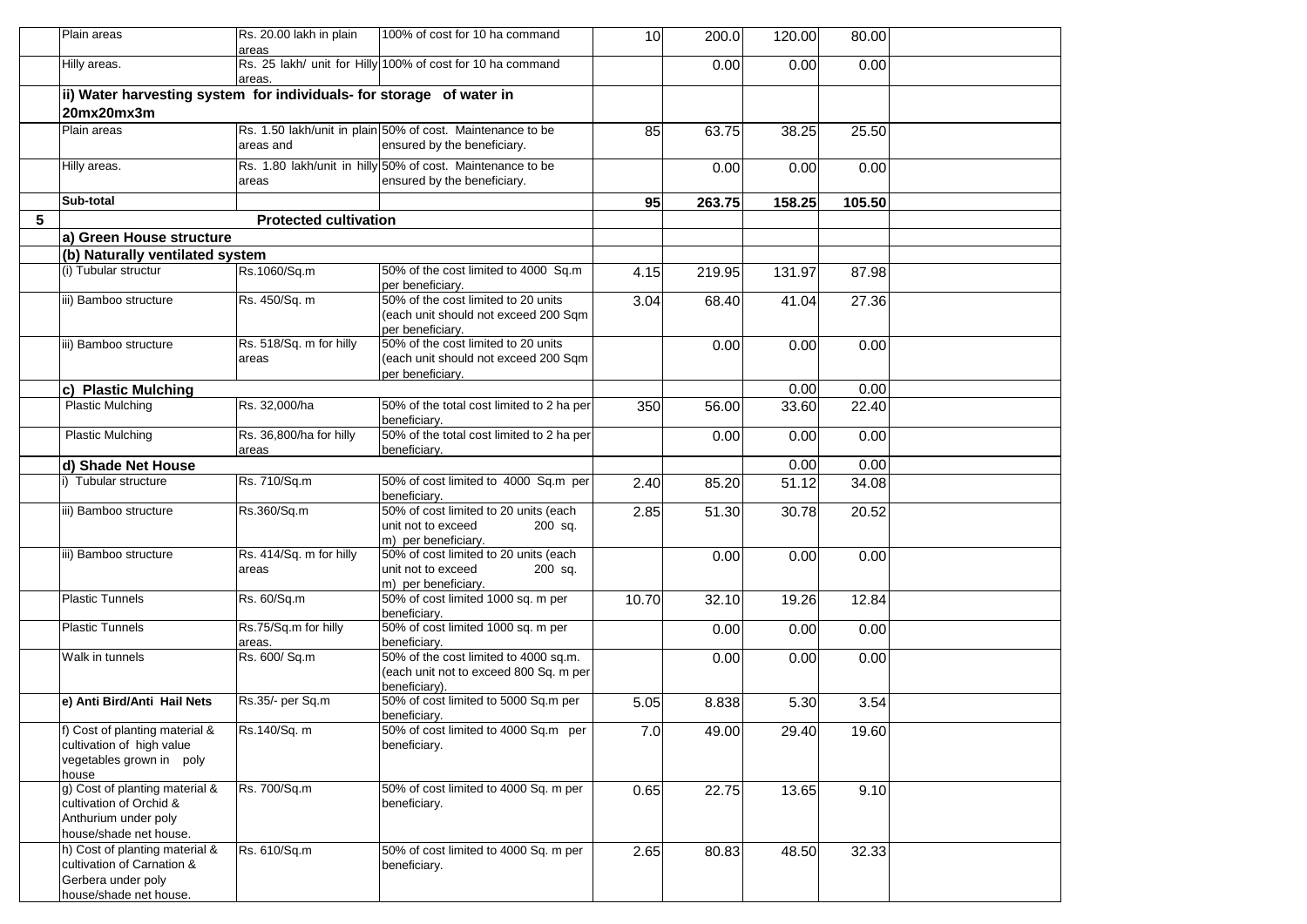|                  | i) Cost of planting material &<br>cultivation of Rose and lilum                              | Rs. 426/Sq.m                         | 50% of cost limited to 4000 Sq. m per<br>beneficiary.                                                                                                                                                                                                                  | 0.85   | 18.11  | 10.86  | 7.24   |                                                                                                               |
|------------------|----------------------------------------------------------------------------------------------|--------------------------------------|------------------------------------------------------------------------------------------------------------------------------------------------------------------------------------------------------------------------------------------------------------------------|--------|--------|--------|--------|---------------------------------------------------------------------------------------------------------------|
|                  | under poly house/shade net                                                                   |                                      |                                                                                                                                                                                                                                                                        |        |        |        |        |                                                                                                               |
|                  | house                                                                                        |                                      |                                                                                                                                                                                                                                                                        |        |        |        |        |                                                                                                               |
|                  | Sub-total protected cultivation                                                              |                                      |                                                                                                                                                                                                                                                                        | 378.19 | 692.47 | 415.48 | 276.99 |                                                                                                               |
| 6                | Promotion of Integrated Nutrient Management(INM)/ Integrated Pest                            |                                      |                                                                                                                                                                                                                                                                        |        |        |        |        |                                                                                                               |
|                  | Promotion of IPM                                                                             | Rs. 4000/ha                          | 30% of cost subject to a maximum of<br>Rs 1200/ha limited to 4.00 ha/<br>beneficiary.                                                                                                                                                                                  | 1000   | 12.00  | 7.20   |        | 4.80 To be need based and taken up after<br>identifying problem of pest / disease<br>and nutrient deficiency. |
|                  | Sub-total INM / IPM                                                                          |                                      |                                                                                                                                                                                                                                                                        | 1000   | 12.00  | 7.20   | 4.80   |                                                                                                               |
| $\overline{7}$   | <b>Adoption Organic Farming</b>                                                              |                                      |                                                                                                                                                                                                                                                                        |        |        |        |        |                                                                                                               |
|                  | iii) Vermi compost Units /organic input production unit                                      |                                      |                                                                                                                                                                                                                                                                        |        |        |        |        |                                                                                                               |
|                  | i) Vermi compost Units                                                                       | Rs.1,00,000/ unit for                | 50% of cost conforming to the size of                                                                                                                                                                                                                                  |        |        |        | 68.00  | Designs para meter of HDPE beds                                                                               |
|                  |                                                                                              | permanent structure and<br>Vermibed. | the unit of 30'x8'x2.5' dimension of<br>Rs. 16,000/unit for HDPE permanent structure to be<br>administered on pro-rata basis. 50% of<br>cost conforming to the size of 96 cft<br>(12'x4'x2') and IS 15907:2010 to be<br>administered on pro-rata basis.                | 340    | 170.00 | 102.00 |        | will conformer to BIS standards (IS<br>15907:2010)                                                            |
|                  | ii) Vermibeds                                                                                | do                                   | do                                                                                                                                                                                                                                                                     | 680    | 54.40  | 32.64  | 21.76  |                                                                                                               |
|                  | Sub-total                                                                                    |                                      |                                                                                                                                                                                                                                                                        | 0.00   | 224.40 | 134.64 | 89.76  |                                                                                                               |
|                  | <b>Certification for Good</b>                                                                | Rs. 10,000/ha                        | 50% of the cost for maximum of                                                                                                                                                                                                                                         |        | 0.00   | 0.00   | 0.00   |                                                                                                               |
|                  | <b>Agricultural Practices (GAP),</b><br>Including infrastructure                             |                                      | 4ha/beneficiary.                                                                                                                                                                                                                                                       |        |        |        |        |                                                                                                               |
|                  | <b>Centre of Excellence for</b><br><b>Horticulture</b>                                       | Rs.1000.00 lakh/ centre              | 100% of cost to public sector. This<br>can be established through bi-lateral<br>co-operation also.                                                                                                                                                                     |        | 900.00 | 540.00 | 360.00 |                                                                                                               |
| 8                | Pollination support through beekeeping                                                       |                                      |                                                                                                                                                                                                                                                                        |        |        |        |        |                                                                                                               |
|                  | Production of nucleus stock                                                                  | Rs. 20.00 lakh                       | 100% of the cost.                                                                                                                                                                                                                                                      |        | 0.00   | 0.00   | 0.00   |                                                                                                               |
|                  | (Public sector)                                                                              |                                      |                                                                                                                                                                                                                                                                        |        |        |        |        |                                                                                                               |
|                  | Production of bee colonies by Rs. 10.00 lakh<br>bee breeder                                  |                                      | 40% of cost for producing min. of 2000<br>colonies / year                                                                                                                                                                                                              |        | 0.00   | 0.00   | 0.00   |                                                                                                               |
|                  | Honey bee colony                                                                             | Rs.2000/colony of 8<br>frames        | 40% of cost limited to 50 colonies /<br>beneficiarv.                                                                                                                                                                                                                   | 1000   | 8.00   | 4.80   | 3.20   |                                                                                                               |
|                  | <b>Hives</b>                                                                                 | Rs 2000/ per hive.                   | 40% of cost limited to 50 colonies /<br>beneficiarv.                                                                                                                                                                                                                   | 1000   | 8.00   | 4.80   | 3.20   |                                                                                                               |
|                  | Equipment including honey<br>extractor (4 frame), food grade<br>container (30 kg), net, etc. | Rs. 20,000/set                       | 40% of the cost limited to one set per<br>beneficiary.                                                                                                                                                                                                                 |        | 0.00   | 0.00   | 0.00   |                                                                                                               |
|                  | Sub-total                                                                                    |                                      |                                                                                                                                                                                                                                                                        | 1000   | 16.00  | 9.60   | 6.40   |                                                                                                               |
| $\boldsymbol{9}$ | <b>Horticulture Mechanization</b>                                                            |                                      |                                                                                                                                                                                                                                                                        |        |        |        |        |                                                                                                               |
|                  | i) Tractor (upto 20 PTO HP)                                                                  | 3.00 lakh/unit                       | 25% of cost, subject to a maximum of<br>Rs. 0.75 lakh/unit for general category<br>farmers, and in the case if SC, ST,<br>Small & Marginal famers, women<br>farmers and beneficiaries in NE states,<br>35% of cost, subject to a maximum of<br>Rs. 1.00 lakh per unit. |        | 0.00   | 0.00   | 0.00   |                                                                                                               |
|                  | ii) Power Tiller                                                                             |                                      |                                                                                                                                                                                                                                                                        |        |        | 0.00   | 0.00   |                                                                                                               |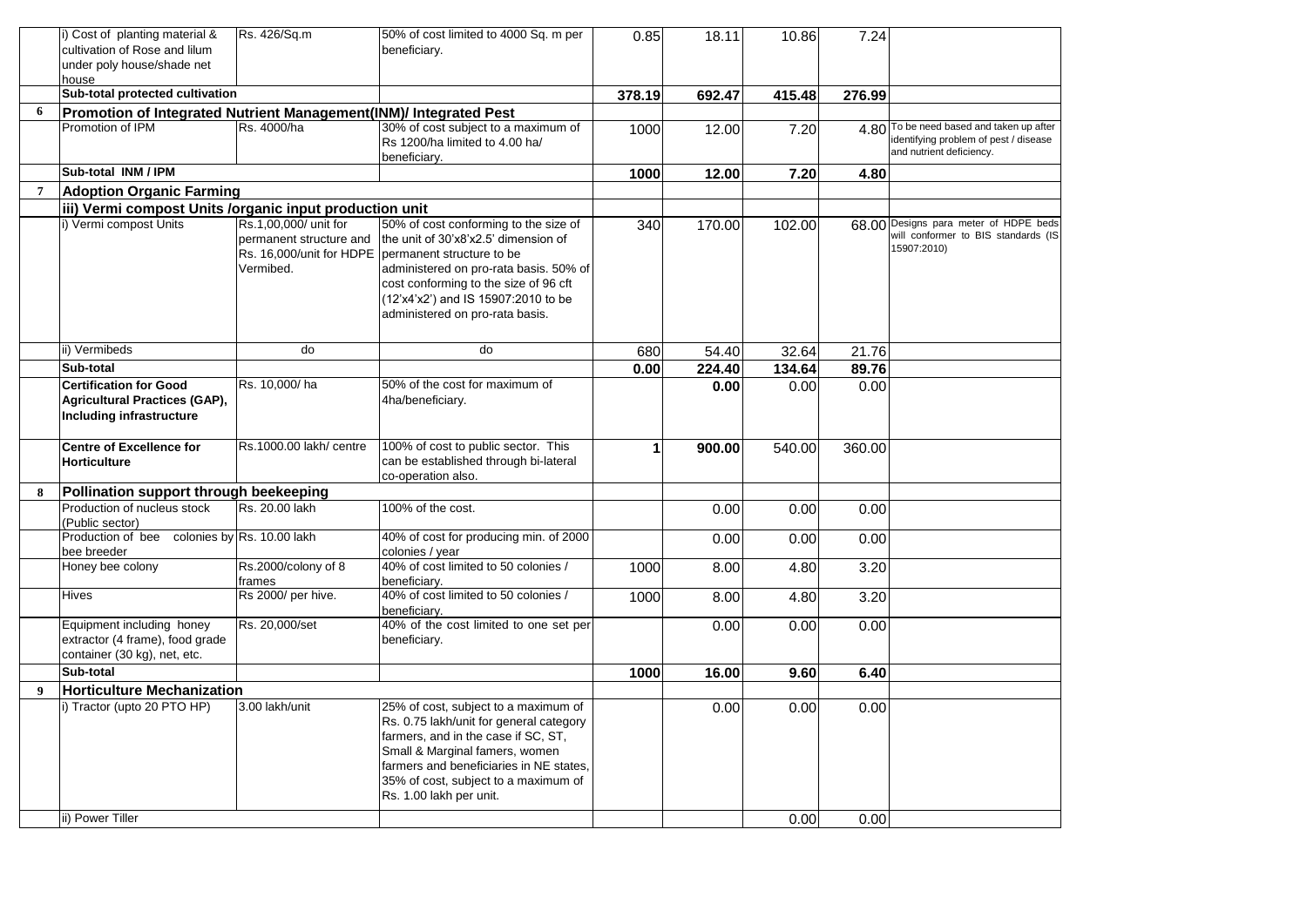|    | a) Power tiller (below 8 BHP)                                                                      | 1.00 lakh per unit                                       | Subject to a maximum of Rs.0.40<br>lakh/unit for general category farmers,<br>and in the case if SC, ST, Small &<br>Marginal farmers, women farmers and<br>beneficiaries in NE states, subject of a<br>maximum of Rs. 0.50 lakh/unit. |        | 0.00   | 0.00   | 0.00  |                                                                                                                                              |
|----|----------------------------------------------------------------------------------------------------|----------------------------------------------------------|---------------------------------------------------------------------------------------------------------------------------------------------------------------------------------------------------------------------------------------|--------|--------|--------|-------|----------------------------------------------------------------------------------------------------------------------------------------------|
|    | b) Power tiller (8 BHP & above)                                                                    | 1.50 lakh per unit                                       | Subject to a maximum of Rs.0.60<br>lakh/unit for general category farmers,<br>and in the case if SC, ST, Small &<br>Marginal farmers, women farmers and<br>beneficiaries in NE states, subject of a<br>maximum of Rs. 0.75 lakh/unit. | 380    | 228.00 | 136.80 | 91.20 |                                                                                                                                              |
|    | Sub-total                                                                                          |                                                          |                                                                                                                                                                                                                                       | 380    | 228.00 | 136.80 | 91.20 |                                                                                                                                              |
|    | <b>Technology Dissemination</b><br>through demonstration/ Front<br><b>Line Demonstration (FLD)</b> | Rs. 25.00 lakh                                           | 75 % of cost in farmers' field and<br>100% of cost in farms belonging to<br>Public Sector, SAUs etc. No change                                                                                                                        |        | 0.00   | 0.00   |       | 0.00 Project to be submitted                                                                                                                 |
| 10 | Human Resource Development (HRD)                                                                   |                                                          |                                                                                                                                                                                                                                       |        |        |        |       |                                                                                                                                              |
|    | <b>HRD</b> for Supervisors &<br>Entrepreneurs                                                      | Rs. 20.00 lakh / unit                                    | 100% of the cost in first year.<br>In<br>subsequent years, cost of<br>infrastructure not to be claimed.                                                                                                                               |        | 0.00   | 0.00   | 0.00  |                                                                                                                                              |
|    | <b>HRD</b> for Gardeners                                                                           | Rs. 15.00 lakh / unit                                    | 100% of the cost.                                                                                                                                                                                                                     |        | 0.00   | 0.00   | 0.00  |                                                                                                                                              |
|    |                                                                                                    | <b>Training of farmers</b>                               |                                                                                                                                                                                                                                       |        |        | 0.00   | 0.00  |                                                                                                                                              |
|    | Within the State (30 farmer)                                                                       | Rs. 1000/day per farmer<br>including transport           | 100% of the cost.                                                                                                                                                                                                                     | 155    | 46.50  | 27.90  | 18.60 |                                                                                                                                              |
|    | Outside the state                                                                                  | Project based as per<br>actual.                          | 100% of the cost.                                                                                                                                                                                                                     |        | 0.00   | 0.00   | 0.00  |                                                                                                                                              |
|    | Sub-total                                                                                          |                                                          |                                                                                                                                                                                                                                       | 155.00 | 46.50  | 27.90  | 18.60 |                                                                                                                                              |
| 11 |                                                                                                    | <b>INTEGRATED POST HARVEST MANAGEMENT</b>                |                                                                                                                                                                                                                                       |        |        |        |       |                                                                                                                                              |
|    | Pack house / On farm<br>collection & storage unit                                                  | Rs. 4.00 lakh/unit with<br>size of 9Mx6M                 | 50% of the capital cost.                                                                                                                                                                                                              | 24     | 48.00  | 28.80  |       | 19.20 Minutes of SLEC meeting to be<br>submitted along with details of<br>beneficiareis, locaiton,<br>etc to<br>facilitate release of funds. |
|    | Pre-cooling unit                                                                                   | Rs. 25.00 lakh / unit with<br>capacity of                | Credit linked back-ended subsidy @<br>6MT. 35% of the cost of project in general<br>areas and 50% of cost in case Hilly &<br>Scheduled areas, per beneficiary.                                                                        | 5      | 43.75  | 26.25  | 17.50 |                                                                                                                                              |
|    |                                                                                                    | Cold Storage (Construction, Expansion and Modernisation) |                                                                                                                                                                                                                                       |        |        |        |       |                                                                                                                                              |
|    |                                                                                                    |                                                          | ii) Cold Storage Unit Type 2 - PEB structure for multiple temperature and product use,                                                                                                                                                |        |        |        |       | Project to be submitted                                                                                                                      |
|    | a) General Area                                                                                    | Rs. 10,000/MT, (max<br>5,000 MT capacity)                | Credit linked back-ended subsidy @<br>35% of the cost of project in general<br>areas and 50% of cost in case Hilly &<br>Scheduled areas, per beneficiary.                                                                             | 3      | 400.00 | 240.00 |       | 160.00 Project to be submitted                                                                                                               |
|    | b) Hilly Area                                                                                      | Rs. 10,000/MT, (max<br>5,000 MT capacity)                | Credit linked back-ended subsidy @<br>35% of the cost of project in general<br>areas and 50% of cost in case Hilly &<br>Scheduled areas, per beneficiary.                                                                             |        | 0.00   | 0.00   |       | 0 00 Project to be submitted                                                                                                                 |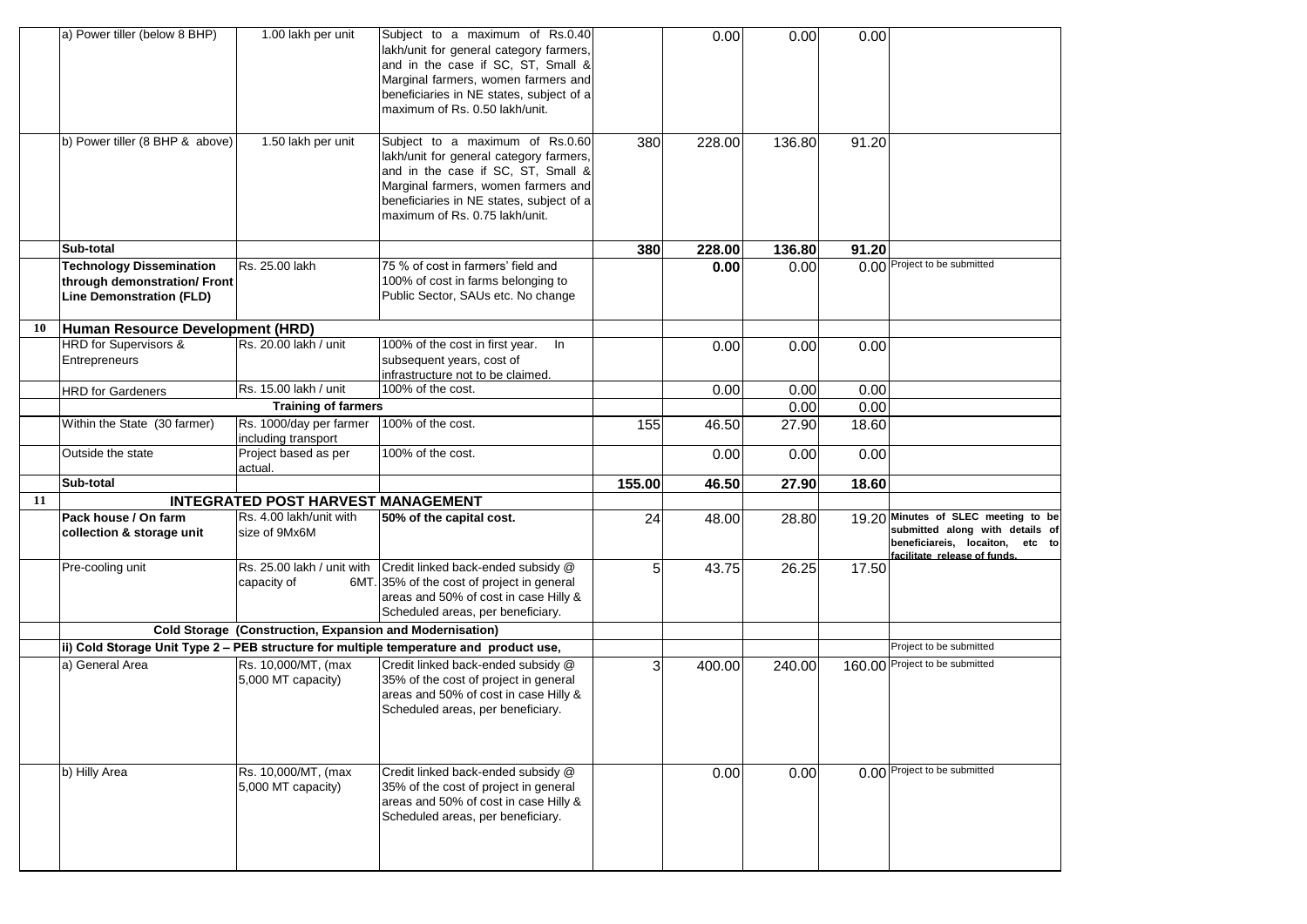|    | Low cost onion storage<br>structure (25 MT)                                                                                                                                                                             | Rs. 1.75 lakh/per unit                                                                                                                    | 50% of the total cost.                                                            | 123    | 107.63 | 64.58  |        | 43.05 Minutes of SLEC meeting to be<br>submitted along with details of<br>beneficiareis,<br>locaiton,<br>etc to                           |
|----|-------------------------------------------------------------------------------------------------------------------------------------------------------------------------------------------------------------------------|-------------------------------------------------------------------------------------------------------------------------------------------|-----------------------------------------------------------------------------------|--------|--------|--------|--------|-------------------------------------------------------------------------------------------------------------------------------------------|
|    | Sub-total                                                                                                                                                                                                               |                                                                                                                                           |                                                                                   | 155.00 | 599.37 | 359.62 | 239.75 | facilitate release of funds.                                                                                                              |
| 13 |                                                                                                                                                                                                                         | <b>Mission Management</b>                                                                                                                 |                                                                                   |        |        |        |        |                                                                                                                                           |
|    | <b>State &amp; Districts Mission Offices</b><br>and implementing agencies for<br>administrative expenses,<br>project, preparation,<br>computerization, contingency<br>etc.                                              | 5% of total annual<br>expenditure on the basis<br>of appraised needs to<br>State Horticulture Mission<br>(SHM) / implementing<br>Agencies | 100% assistance.                                                                  |        | 237.46 | 142.48 | 94.98  |                                                                                                                                           |
|    | Institutional Strengthening,<br>hire/purchase of vehicles,<br>hardware/software                                                                                                                                         | Project based                                                                                                                             | 100% assistance.                                                                  |        |        | 0.00   | 0.00   |                                                                                                                                           |
|    | Seminars, conferences, workshops, exhibitions, Kisan<br>Mela, horticulture shows, honey festivals etc.                                                                                                                  |                                                                                                                                           |                                                                                   |        |        |        |        | Minutes of SLEC meeting to be<br>submitted along with details of<br>beneficiareis,<br>locaiton,<br>etc to<br>facilitate release of funds. |
|    | International level                                                                                                                                                                                                     | Rs. 7.50 lakh per event.                                                                                                                  | 100% of cost per event of 4 days, on<br>pro rata basis.                           |        | 0.00   | 0.00   | 0.00   |                                                                                                                                           |
|    | <b>National level</b>                                                                                                                                                                                                   | Rs. 5.00 lakh per event.                                                                                                                  | 100% of cost per event of two days.                                               |        | 0.00   | 0.00   | 0.00   |                                                                                                                                           |
|    | State level                                                                                                                                                                                                             | Rs. 3.00 lakh / event                                                                                                                     | 100% assistance subject to a<br>maximum of Rs.3.00 lakh per event of<br>two days. | 10     | 30.00  | 18.00  | 12.00  |                                                                                                                                           |
|    | <b>District level</b>                                                                                                                                                                                                   | Rs. 2.00 lakh / event                                                                                                                     | 100% assistance subject to a<br>maximum of Rs.2.00 lakh per event of<br>two days. | 119    | 238.00 | 142.80 | 95.20  |                                                                                                                                           |
|    | Information dissemination<br>through publicity, printed<br>literature etc and local<br>advertisements                                                                                                                   | Rs. 0.40 lakh/ block                                                                                                                      | 100% of cost.                                                                     |        | 0.00   | 0.00   | 0.00   |                                                                                                                                           |
|    | Development of technology<br>packages in electronic form to<br>be shared through IT network                                                                                                                             | Rs. 1.00 lakh/ district                                                                                                                   | 100% of Cost                                                                      |        | 0.00   | 0.00   | 0.00   |                                                                                                                                           |
|    | Technical Support Group (TSG) Project based, subject to<br>at State Level for hiring<br>experts/staff, studies,<br>monitoring & concurrent<br>evaluation/evaluation, mass<br>media, publicity, video<br>conference etc. | a ceiling of Rs. 50.00<br>lakh per annum/state                                                                                            | 100% of cost                                                                      |        |        | 0.00   | 0.00   |                                                                                                                                           |